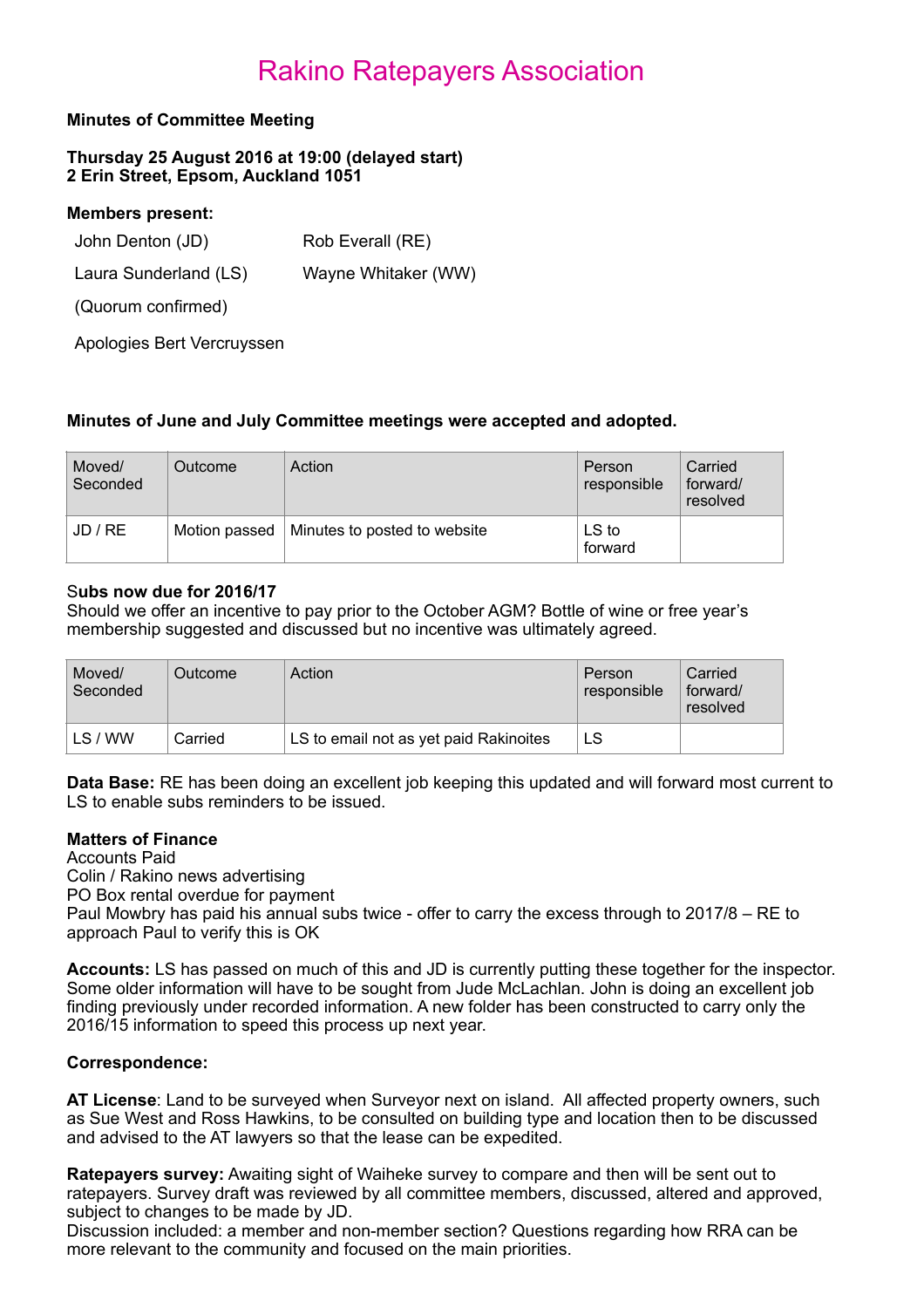# Rakino Ratepayers Association

| Moved/<br>Seconded | Outcome | Action                                                                                             | Person<br>responsible | Carried<br>forward/<br>resolved |
|--------------------|---------|----------------------------------------------------------------------------------------------------|-----------------------|---------------------------------|
| RE / JD            | Carried | John to complete survey and consult<br>with William Denton re technicalities,<br>then to circulate | JD                    | Carried<br>forward              |

**Phone Box:** in progress, nearly done. RE to draft completion report when notified of completion.

**Grants:** RE reported that two grant applications made to DoC by Kevin Wragge had been turned down. It was agreed that RRA would offer support in future applications. WW proposed to research available grants for public bench seating at key scenic viewpoints around the island.

| Moved/<br>Seconded | Outcome | Action                  | Person<br>responsible | Carried<br>forward/<br>resolved |
|--------------------|---------|-------------------------|-----------------------|---------------------------------|
| JD / RE            | Carried | RE to liaise with Kevin | <b>RE</b>             |                                 |

**HALL/Wharf Buildings:** Paul Walden (Chair, Waiheke Local Board) has given insight on how any approach to the Council is likely to be received and rebuffed without a solid proposal and informed / researched back up information on likely costs of an intervention.

Mike Lee has also confirmed the same. Therefore the letter previously drafted has not yet been sent as further preparation is required.

It is necessary to assemble our own proposals and costings**.** 

It was agreed that these should be broken into broad areas such as:

- Seawall<br>• Beiging
- Raising building in situ
- Renovation of footings
- Etc.

The issue of the land underneath was raised and JD knows a council solicitor and will enquire. WW suggested a project manager

JD looking for ballpark not absolute accurate figures

JD to draft initial tasks for wharf buildings

JD says no need to run a political campaign until we get costings

Chris Clews has offered to help in the project.

| Moved/<br>Seconded | <b>Outcome</b> | Action                                                                    | Person<br>responsible | Carried<br>forward/<br>resolved |
|--------------------|----------------|---------------------------------------------------------------------------|-----------------------|---------------------------------|
| JD / RE            | Carried        | JD to draft initial tasks and seek a<br>person to be responsible for each | JD                    |                                 |

### **AGM Arrangements**: Statement of Service Performance Nomination forms for officers

Alert people as to date/time